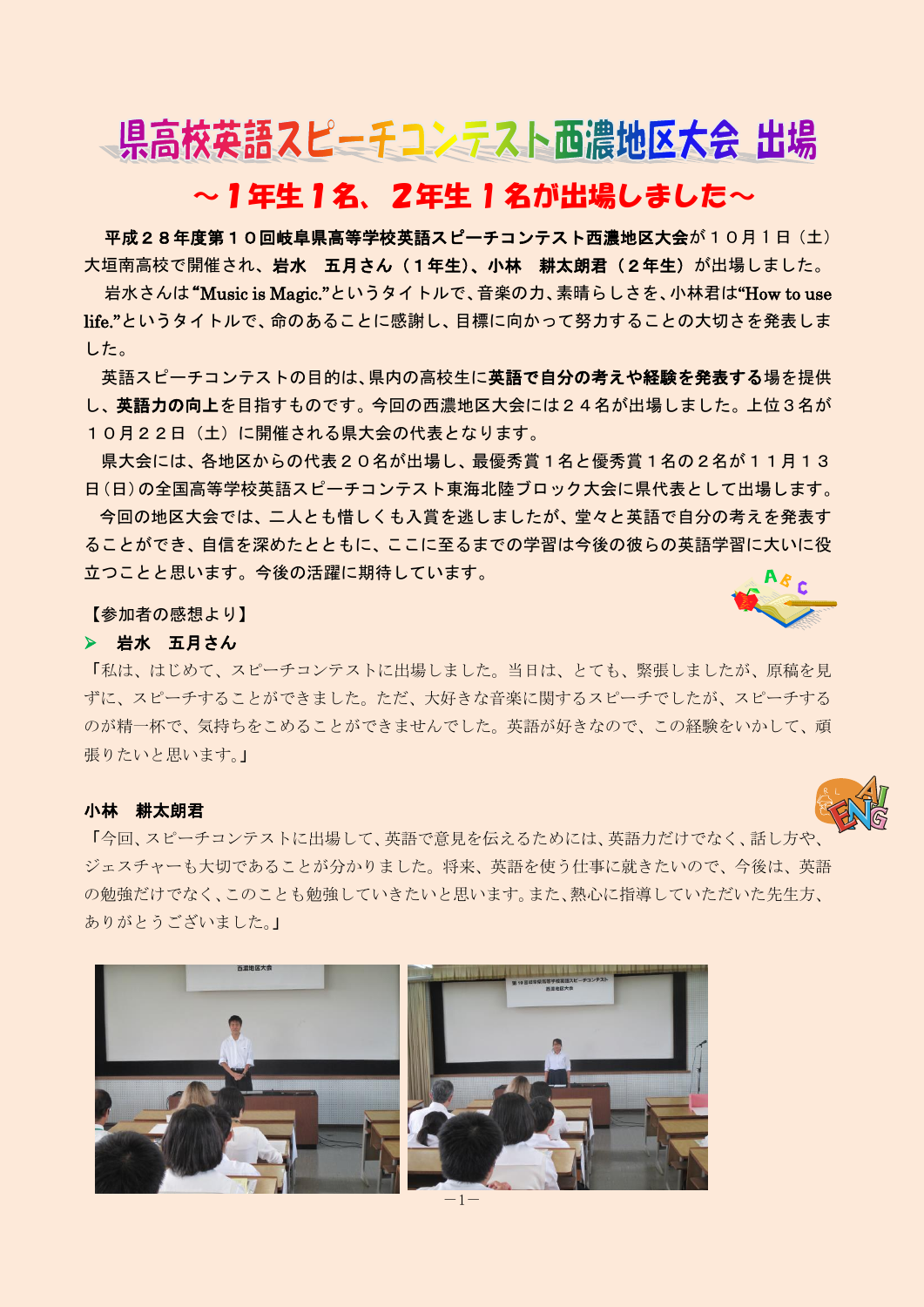#### 【岩水さんのスピーチ原稿】



Ikeda Senior High School 1st grade, Satsuki Iwamizu

I believe that music is a powerful magic. Why? Okay, I'll tell you.

 In sixth grade elementary school, my cousin, who was a member of the brass band club invited me to one of their usual concerts. Their performance was so moving that I decided to join a brass band club. It's been four years since then.

 Playing the saxophone was my first choice. However, I was told to play the bassoon. This got me a little disappointed at first but, I was still excited to start practicing the type of music we love. But then came another disappointment. All day long, we practiced basic tunes and, for contests, we practiced two pieces of music for very long hours. It became very hard for me to follow the club's usual pace.

 In first grade junior high school, everyone practiced very hard for the summer contest. This was the most important contest for the club, so band members really wanted a good result. However, at the time I did not fully understand the importance of this contest, and was surprised when all the senior club members cried because the club did not do so well at that year's contest. I was surprised, but at the same time, that scene woke me up, and for the first time, I understood the importance of this contest.

 Since then, I began working on my music, aiming to become a good performer. One day, however, I became nervous during practice and had an argument with a senior club member. At the time, I couldn't say what I thought to anyone so I became depressed. It was then Mr. Nishikawa, the advisor of the brass band club, helped us to solve the disagreement. Since that time, I decided that I would become the best performer in my club.

When I became a third grader in junior high, I became self-aware of being a senior club member. For this reason, I worked even harder during the practice sessions. However, Mr. Nishikawa whom I respected the most, was transferred to another junior high school that year.

 A new club advisor, Mr. Fujii, was assigned to us but it was hard for us to forget Mr. Nishikawa and we found it hard to easily connect to the new advisor, and because of that the club did not perform well. After this, the club fell into a bad state. However, over time the advisor and club members began to establish a mutual trust and before long the brass band began making beautiful music again.

On the day of the summer contest that year, knowing that the spotlight was on us we could only take deep breaths as we nervously stood on the stage. However, at that moment, Mr. Fujii smiled at us and miraculously, the anxiety and nervousness we all felt suddenly vanished. When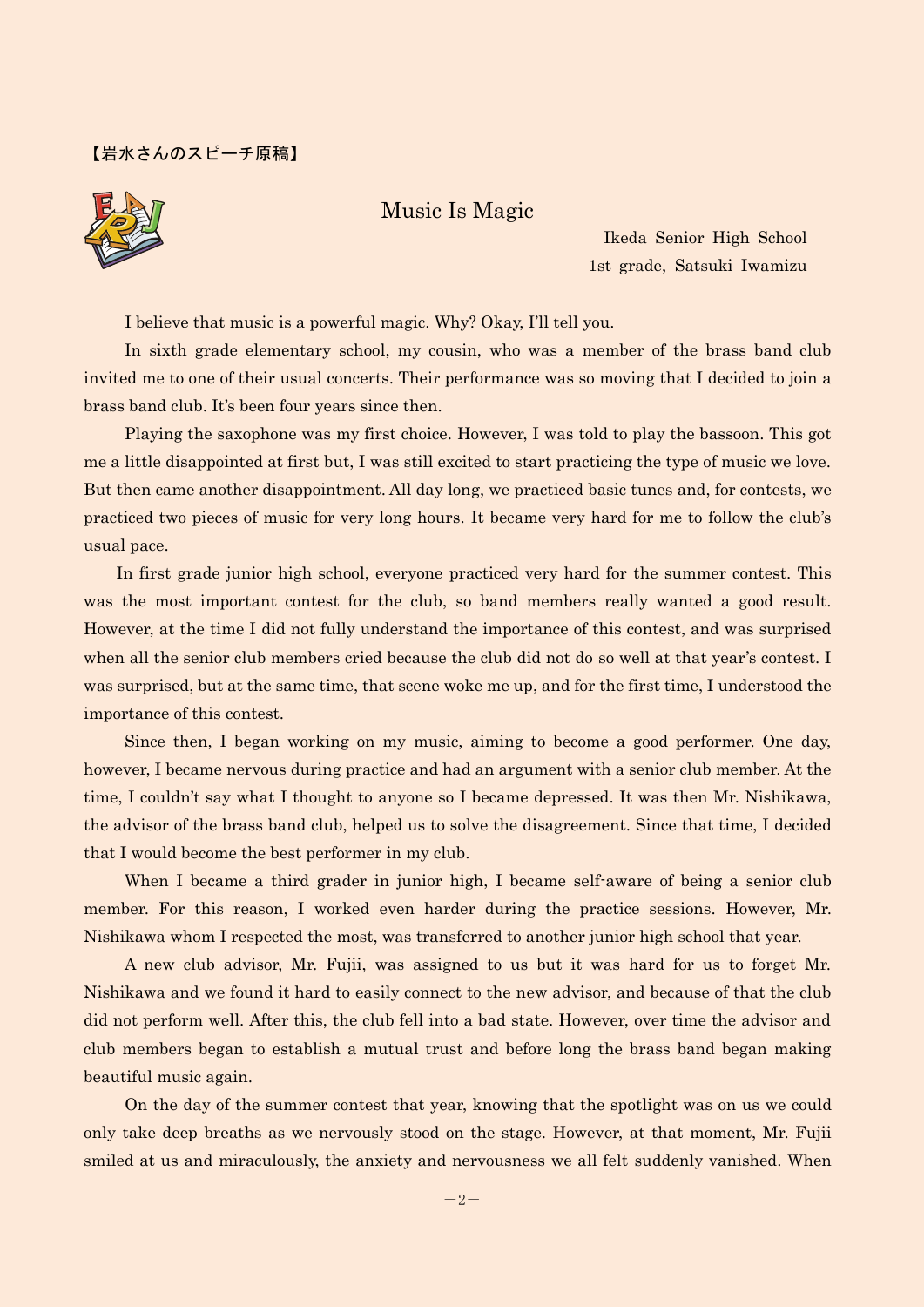we began to play, beautiful notes echoed in the hall, and I started to remember the various things we had to overcome to be on that stage. When I saw tears brimming in Mr. Fiji's eyes, I fought hard to hold in my own tears while playing my bassoon, because that was the first time I noticed his true feelings and passion. That year, we were chosen to represent Gifu Prefecture.

And so, it's through this experience that I came to think that music, if honest, is a powerful magic. Honest music can move many people and we can even communicate without words. Moments like that, must be magic. And so, I want to move many more people with the music I play. That is my dream, my desire and my aim.

Thank you for your kind attention.

#### 【小林君のスピーチ原稿】

### How to Use our Lives

Ikeda High School 2nd grade, Kotaro Kobayashi

Have you ever thought about how to use your life? I feel that I have gotten close to my dream since I entered Ikeda Senior High School. In the near future I hope I can study in a university of foreign languages. My dream is to work overseas as a hotel employee who can help Japanese people. When I stayed at a hotel in Thailand, I was very nervous because many of the people around us were Thais or tourists who did not speak Japanese. Fortunately there was one very kind Japanese hotel staff there. His hospitality was so wonderful that we could feel very relieved and comfortable. Our family trip became one of our best memories for all of us. I would like to be a person like him who can help people when someone is in trouble. I want to make use of English for those who need help.

It was my first experience to enjoy a homestay and I could use only English there. I thought I prepared my English enough for the tour in advance, but in reality I had some difficulties making myself understood in natural English. I also had a hard time answering simple questions about Japan, such as "How much is the *Shinkansen* fare?" I was very nervous and disappointed to find out that I lacked the knowledge of Japan. I should have studied about Japan and my culture more. Through my hardships I almost gave up my dream. I thought I wouldn't be able to make my dream come true.

During my homestay in New Zealand, I had an opportunity to visit a church in Christchurch. The church was damaged by the huge earthquake in 2011. Many people were killed and injured by the earthquake. The victims included some exchange students from Japan. They were the same age as I am. The church made me feel mysterious and wonderful. Through this experience I realized the importance of life. I could feel "we are alive!". Just being alive is wonderful and important. If we are alive, we can challenge anything again and again. We are only human. We are bound to mistake.